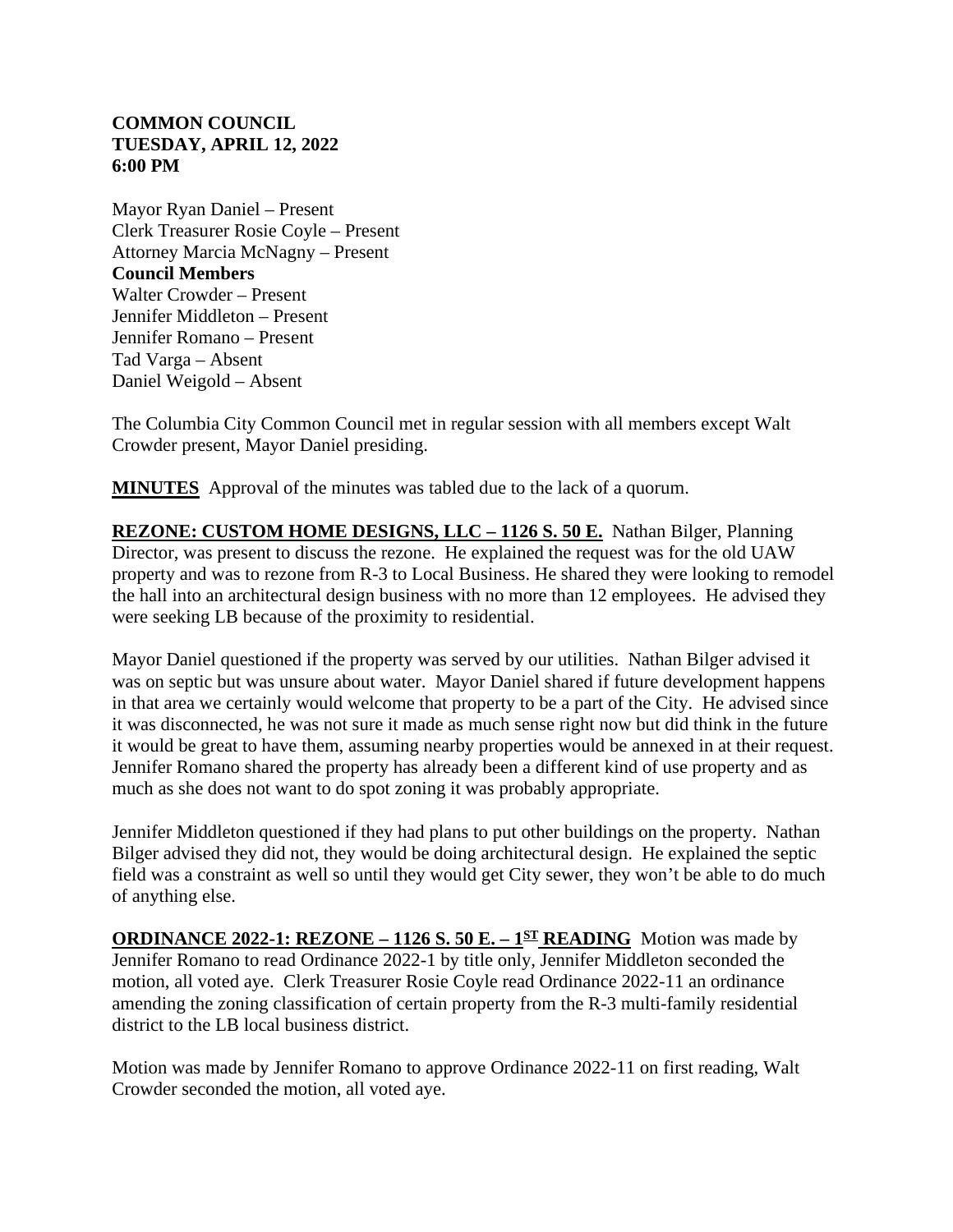**COLUMBIA CITY CONNECT** Niki Keister with Columbia City Connect was present to discuss the events their organization had planned for the year. She was excited to introduce the downtown walking tour as a new event. She reported they have partnered with the Whitley County Historical Museum and the high school audio-visual department for this project. She advised Pam Koch and Doug Clark of the museum were working on writing a narrative for the 10-stop tour. She explained how the self-guided tour would work. Mayor Daniel questioned if there was a timeline for the completion of the project. Niki was not sure but hopeful by the end of the school year.

Mayor Daniel requested additional information on the downtown clean-up day. Niki explained there had not been an overwhelming response, but it has been good to talk with business owners about it.

**PHASE 2 – ELECTRIC RATE INCREASE DISCUSSION** Mayor Daniel reminded Council of the two-phase rate increase that was approved last year. He advised the plan had not changed and the recommendation was to continue moving forward with the next phase.

Walt Crowder questioned if Buzz had been in to further discuss the increase. Mayor Daniel was aware of conversations Shawn Lickey has had with Buzz. He also noted the year-end reports should be coming in the very near future.

Shawn Lickey, via phone, explained he and Buzz have had a lot of conversation concerning the supply and demand issues and with prices skyrocketing they were not only looking at the previously approved phase but may also need to start looking at next year's rates as well to try and make adjustments. He shared most things in his field have gone up between 50% - 60% in cost over the last year and is becoming a struggle to complete the projects that are mandatory. He advised they were going to start looking at next year's rates and would all depend on the nature of the market. Mayor Daniel shared one of the things this Council has talked about, and he was very supportive of, was the idea that we take a look at incremental adjustments every year instead of doing major increases. He advised he has had conversations with Baker Tilly about putting together a proposal for what a multi-year phased rate schedule adjustment would look like. He shared the idea was not that we would raise rates every year but to really look at what our needs are and what future projects we have. He advised we owe it to our rate payers and citizens to not run our utilities into the ground and put them into a deficit where we really have to do some damage.

Shawn Lickey shared Council did a lot of hard work to get the exit from the IURC years ago and to not reap the benefits of that by making the small incremental increases defeats the purpose. He felt we could make adjustments to where we are financially but need to stay on top of getting our financial reports and studying those. Mayor Daniel advised May 9 would be the next Utility Rate Advisory Board meeting so they will be reviewing the financials and potentially giving recommendations.

Council was in agreement to proceed with implementing Phase 2.